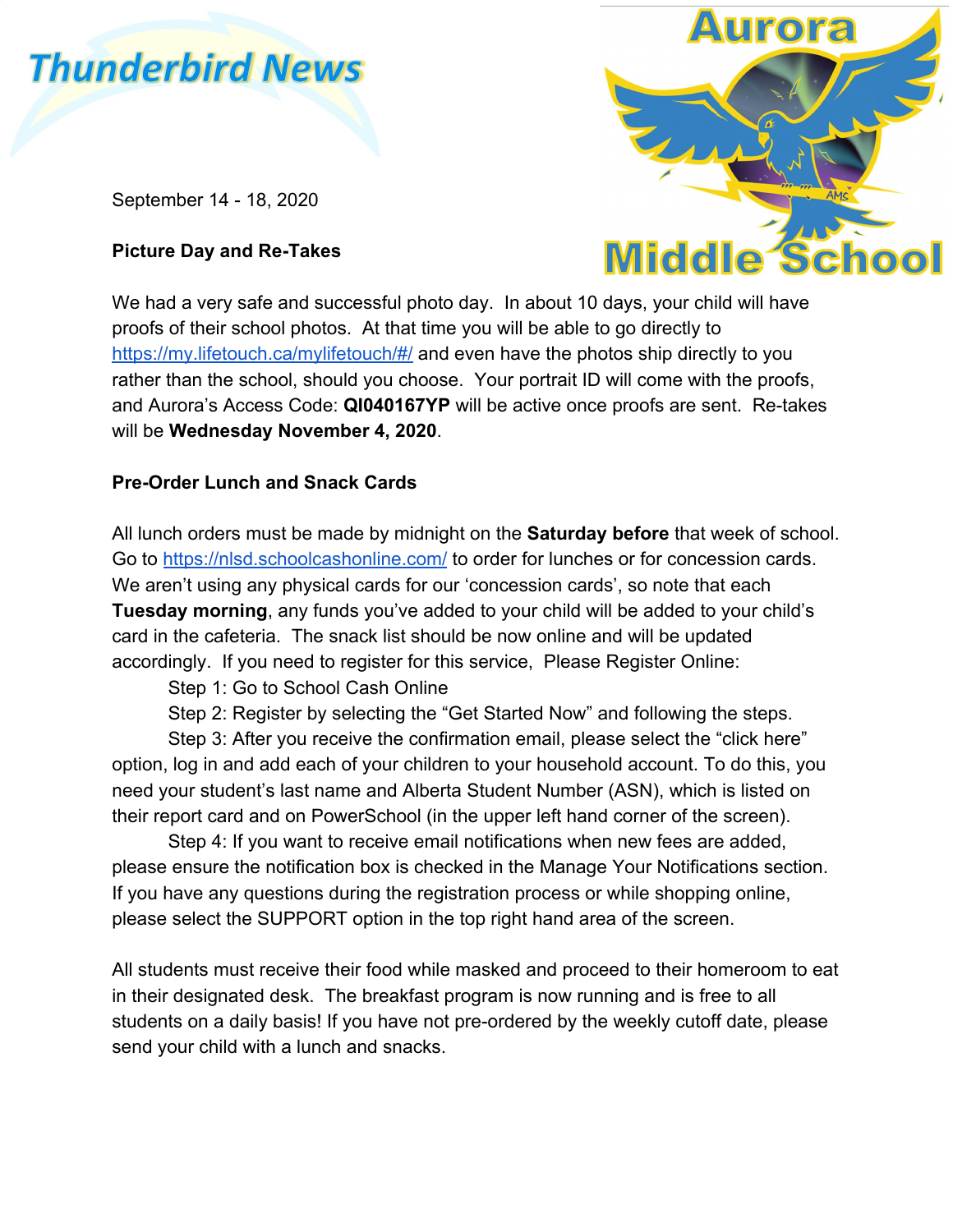

#### **Learning continues at Aurora**

While many things look different this year, one thing remains the same -- Aurora Middle School has passionate teachers enthusiastically sharing their love of learning! With all the safety precautions in place, these dedicated professionals are bringing literacy and numeracy back to the forefront of our focus. Teachers will use Google Classroom to help support your child when ill or self-isolating, so we don't have to get far

behind while away. We ask that our parents and guardians help us in keeping the school as healthy as possible. Last week, Aurora had to contact many parents to have their child picked up from school early, as they were exhibiting symptoms from the Alberta Health Services provided self screening tool. Please review it again and be sure not to send your child to school sick; it can be found at <https://www.nlpsab.ca/download/292274> .

Parents do not need to submit any paper copies of screenings, but should go through the checklist on a daily basis before sending your child to school.





pass the screening tool's questionnaire. It is absolutely essential to have a pickup plan for your child in the case they begin to exhibit any of the listed symptoms during the school day. Students will be removed from class and isolated with a caring staff member until the parent, guardian, or designated emergency contact can pick up your child. Under no circumstances will your child be permitted to ride the bus home, so a child should never be sent to school without a pickup plan in place. Confirm your emergency contact information with the school, and also inform these contacts that they may be required to pick up your child.

**PRE-EXISTING CONDITIONS** All pre-existing illness or health conditions must be reported to the school prior to the start of the 2020-2021 school year. If a student with pre-existing illness or health conditions is exhibiting symptoms consistent with COVID-19 they will be required not to come to school until they have been tested for COVID-19 and received a negative test result. If the result is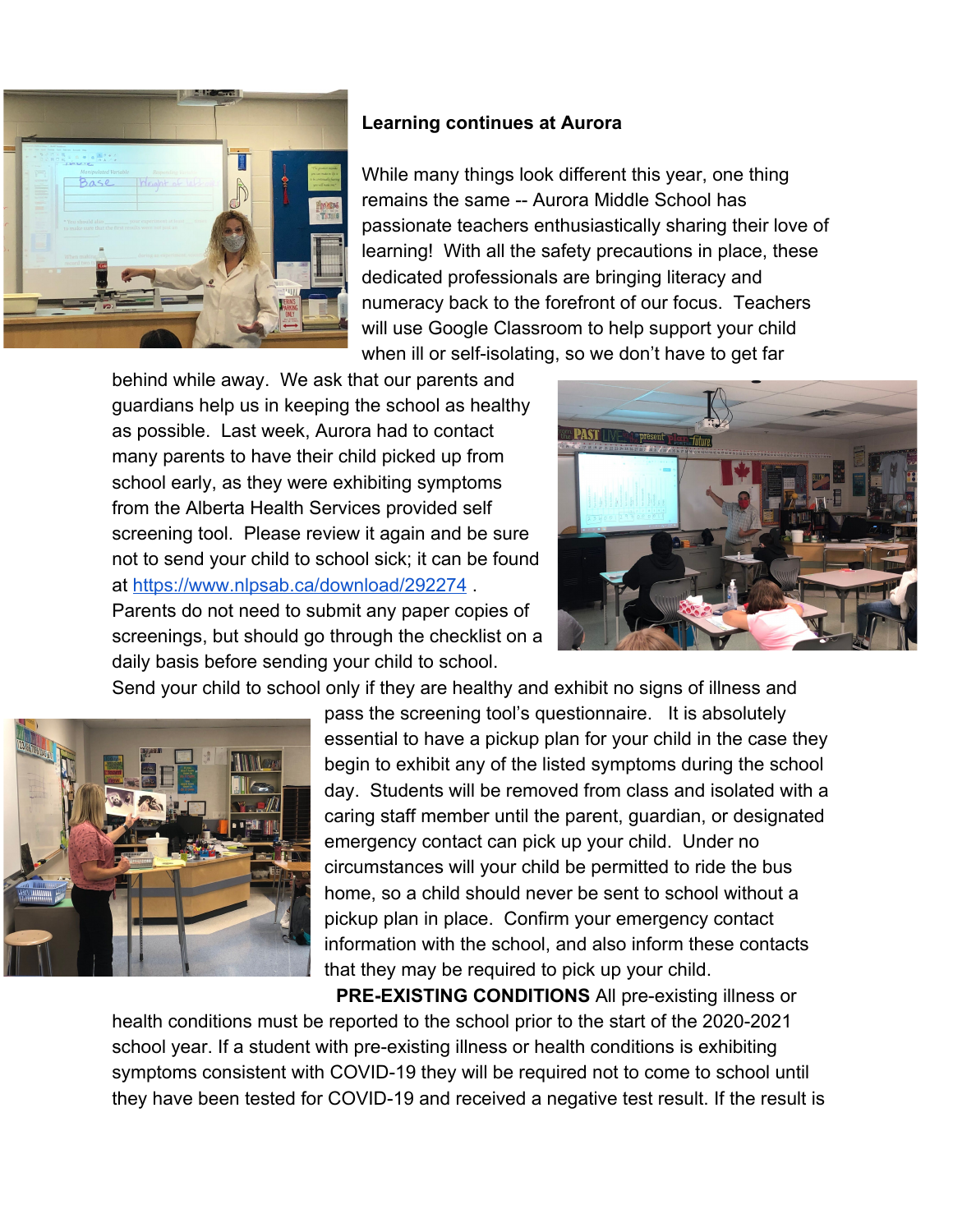negative, the student can return to school and does not need to isolate unless the symptoms worsen or new symptoms develop.

**STUDENTS WITH SYMPTOMS** You are legally required to isolate for a minimum of 10 days if you have a cough, fever, shortness of breath, runny nose, or sore throat that is not related to a pre-existing illness or health condition. The mandatory isolation period is 10 days from the start of symptoms, or until symptoms resolve, whichever takes longer.

**TESTED POSITIVE FOR COVID-19** You are legally required to isolate for a minimum of 10 days if you have tested positive for COVID-19.Isolation period is for 10 days from the start of symptoms, or until symptoms resolve, whichever takes longer. You will be required to show proof of a negative test result prior to returning to a school building.HAVE SYMPTOMS BUT

**TESTED NEGATIVE FOR COVID-19** If you tested negative and have known exposure to COVID-19, you are legally required to isolate for 14 days. If you tested negative and have no known exposure to the virus, you are not legally required to isolate. However, it is important to stay home until your symptoms resolve so that you do not transmit your illness to others. Unless you have a pre-existing illness or health condition, you will be required to be symptom free prior to returning to a school building.

**CLOSE CONTACTS OF CONFIRMED CASES** You are legally required to isolate for 14 days and monitor for symptoms if you are a close contact of a person who tested positive for COVID-19 (provides care, lives with or has close physical contact without appropriate use of personal protective equipment, or comes into direct contact with infectious body fluids). If you become sick with cough, fever, shortness of breath, runny nose or sore throat during this time, you must isolate for an additional 10 days from the beginning of symptoms or until you are feeling well, whichever takes longer.

### **When a Child Gets Sick at School**

If a student shows symptoms at school:

- student will wear a non-medical mask and be isolated in a separate room where they can be kept at least 2 metres away from others; the school has several 'infirmary' areas ready for students
- parents/guardians will be contacted to pick up the child immediately; it is imperative that you ensure the school has up-to-date contact information, including current emergency contact information; **you are required to have a pick-up plan each day; students will under no circumstances be permitted to ride the bus home.**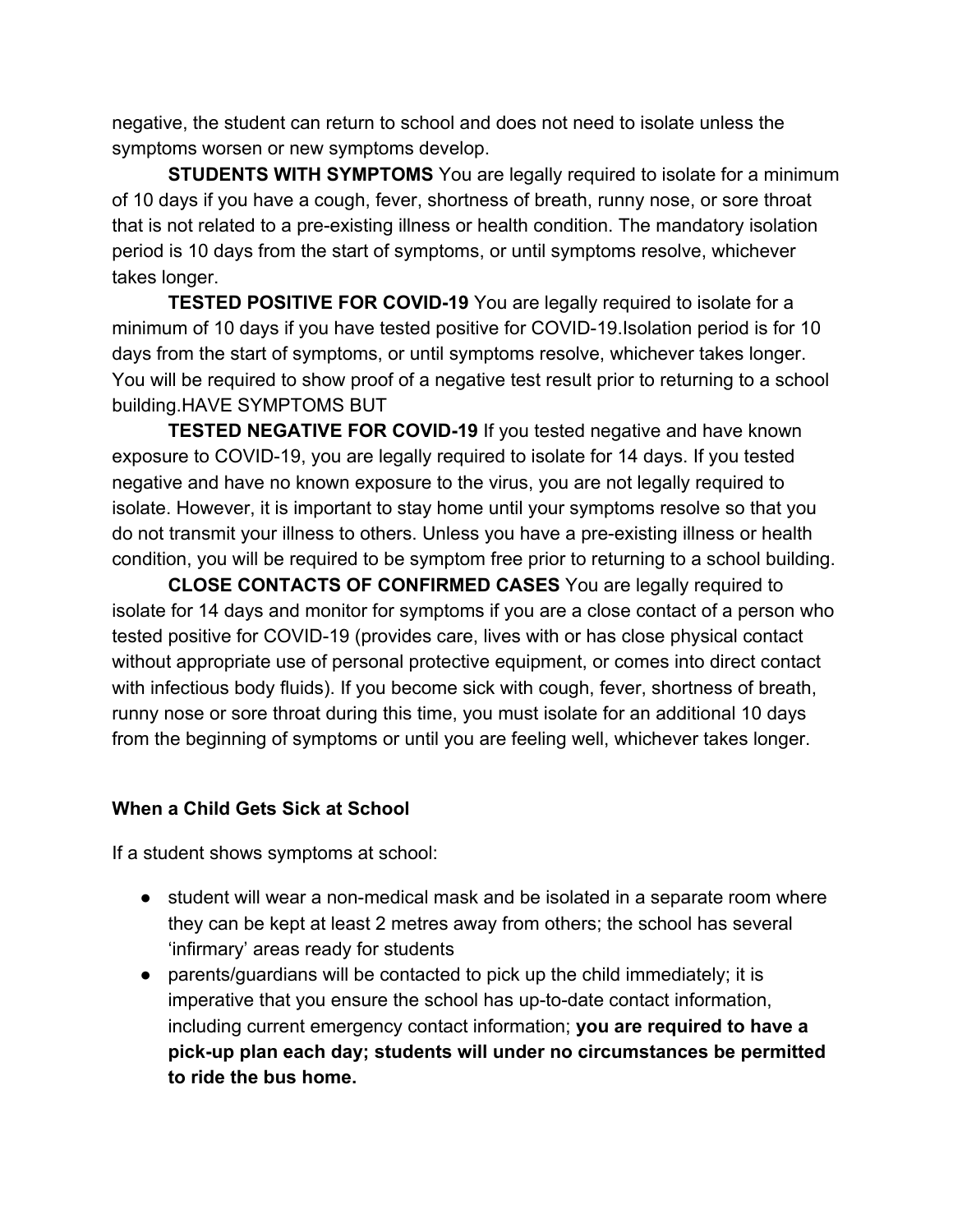If the school has a confirmed positive case:

- the zone medical officer of health will work with school authorities to quickly:
	- identify when symptoms developed
	- $\circ$  identify and contact people who had close contact with the person who tested positive, offer testing, and set the isolation measures:
		- pe[o](https://www.alberta.ca/isolation.aspx)ple are legally required to **isolate** for 14 days if they live with or are a close contact of a person who tested positive for COVID-19
		- only people in direct contact with a confirmed case need to isolate
- each school authority will:
	- notify staff and parents if a case is confirmed at school
	- support students and staff to learn or work at home if they are required to self-isolate

If a school has 2 or more cases:



● the school would be considered to have an outbreak

● medical officers will assess the spread and exposure risk to determine if it affects multiple grades and areas, or is confined within close contacts of a confirmed case, and provide specific recommendations – an outbreak will not automatically lead to school closure

● For more information, go to the Resource quide for [COVID-19 outbreaks in schools](https://open.alberta.ca/dataset/covid-19-in-school-k-12-resource-guide-for-schools-before-during-and-after-a-covid-19-outbreak) at

[https://open.alberta.ca/dataset/covid-19-in-school-k-12-resource-guide-for-school](https://open.alberta.ca/dataset/covid-19-in-school-k-12-resource-guide-for-schools-before-during-and-after-a-covid-19-outbreak) [s-before-during-and-after-a-covid-19-outbreak](https://open.alberta.ca/dataset/covid-19-in-school-k-12-resource-guide-for-schools-before-during-and-after-a-covid-19-outbreak)

# **Drop Off and Pick-up**

We ask that parents who drop off their child do so at the cafeteria doors as in years past; however, students who arrive early will not be able to gather in any common space (like the cafeteria or library). Students will need to sanitize their hands and head directly to their homeroom class to await the start of the day; there, they should touch only their own desk area to avoid unnecessary contamination. Because of this, we ask parents avoid dropping off their child prior to 8:20am.